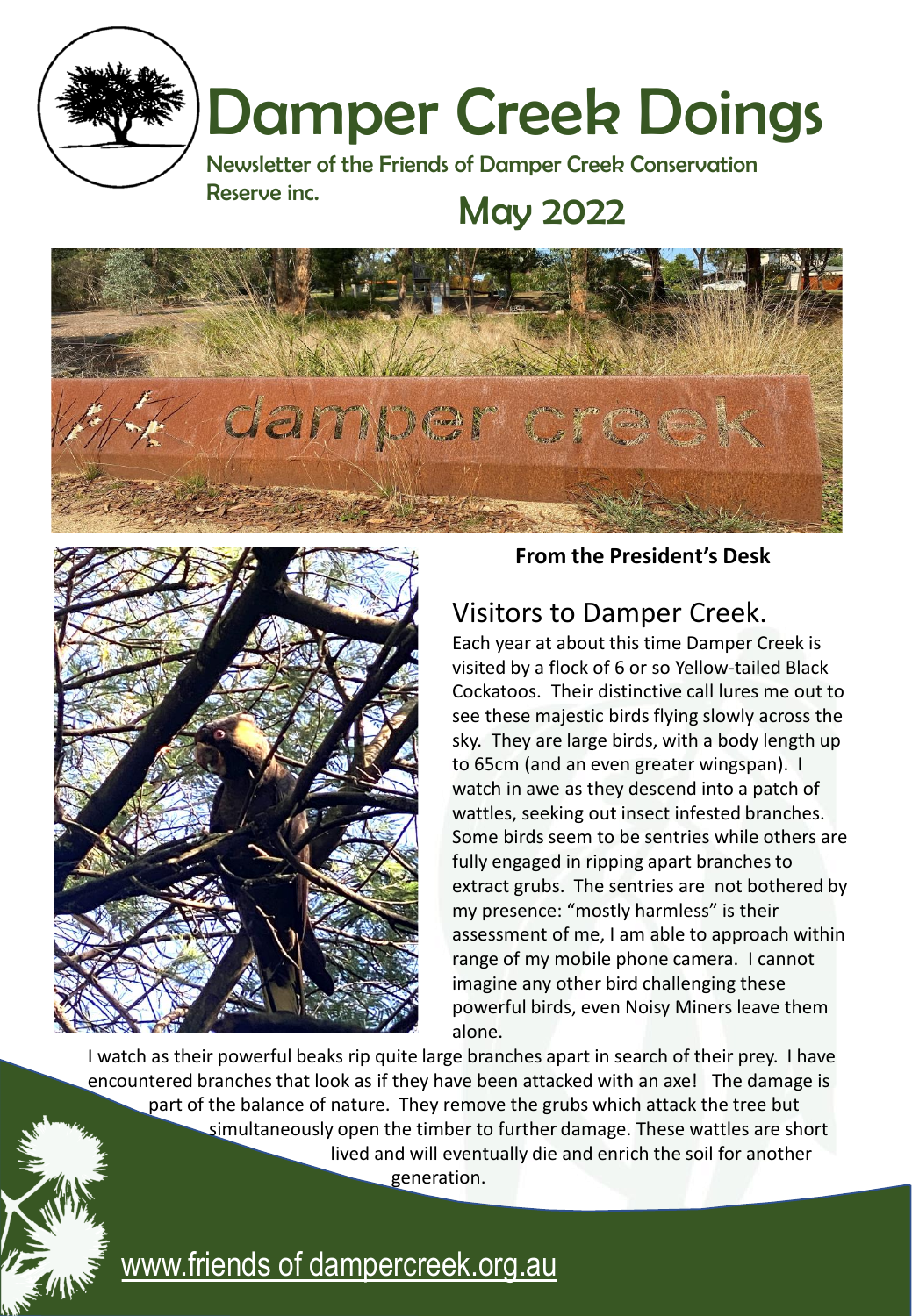

## April working bee

A well attended working bee is a joy to behold and April's working bee was no exception. Ably supported by bush-crew member Bill, the team cleared invasive weeds (mainly Panic veldt from the area around the Alice Street bridge. This is a great location, the intersection between the East-West crossing of the reserve and the two North-South paths that parallel the creek. It is also the location of the famed "Mushroom Rock" with the plaque reminding us of the origin of our group and the rescue of the land from development in 1968.

Working bees are about so much more than "work". Yes, a great deal was accomplished with weed removal, (one ute load was not enough to take away all the weeds we had removed) but the greater value comes from the social interaction. With our monthly meetings (so far) being confined to Zoom, the benefits of seeing people face-to-face, participating in conversations and observing the conversations of others, cannot be overstated.

Have you avoided working bees? Hard work is not how most of us want to spend a Sunday morning! There are other roles that do not involve bending down for hours, helping with the morning cuppa for instance, looking after the attendance sheet, performing a "meet and greet" for passers-by with a gentle suggestion that membership of the "Friends" might be a good idea. Everyone is welcome, even if you just come for a chat at morning tea time. Just remember that we would like you to bring your own cup.

#### Our Annual Community Planting Event Sunday 29 May 2022

*"See details below under Dates to Remember".*

The next working bee will be our "annual Community Planting Event". Because of Covid, it is now three years since we have held this event.

This is not a normal working bee. It is a publicly advertised event with a free sausage sizzle provided by the Lions Club of Ashwood-Mount Waverley.

Everyone loves a planting day. Please come along, bring you family, friends and neighbours and do your bit for the reserve, the environment and the community. Just remember to bring your own cup for drinks.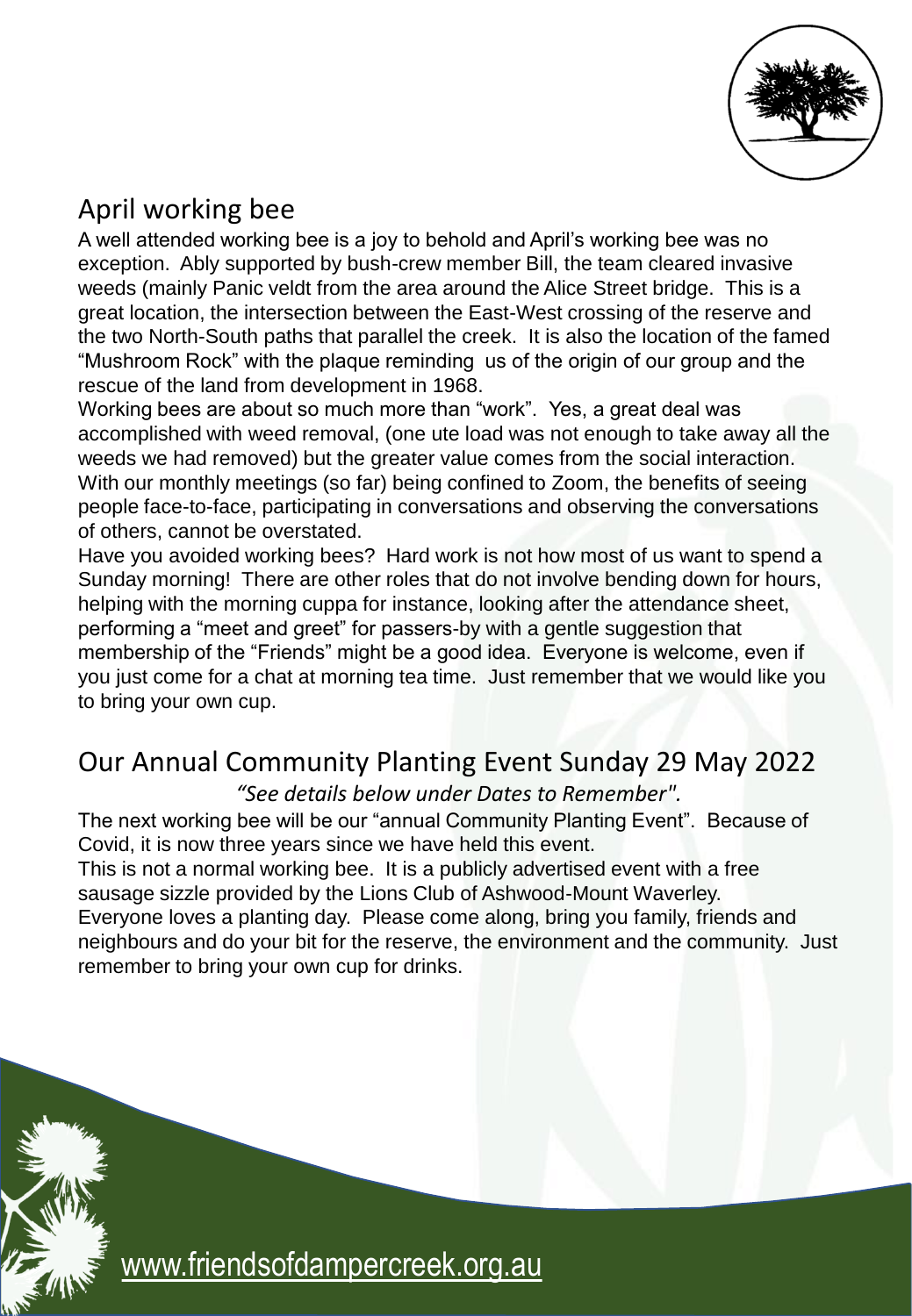

#### **Tree loss**

The "Friends" always have and always will advocate for the preservation of trees. The unnecessary removal of trees causes us grief because, even with the best justification, the replacement of a lost tree takes decades. That is, assuming that a tree is replaced with another. Too often, a block is cleared and a new dwelling is erected which does not allow sufficient space for significant vegetation and the developer wants to avoid the appearance of a property which requires a lot of garden maintenance.

Why get upset at the removal of suburban trees? After all there are vast swathes of Australia with plenty of trees to suck up Carbon Dioxide and replenish the world's oxygen! The answer lies in the effects of the urban environment. Urban centres suffer from the "Heat Island" effect. Not only do cities generate their own heat but they also absorb and store heat in the materials used for buildings, roads and paving. As climate change increases temperatures overall, cities are affected disproportionatey. The industrial solution is to increase air conditioning which elevates ambient temperature; a positive feedback loop! The city of Melbourne has an "Urban Forest Strategy" which aspires to a 40% canopy cover for the city by 2040. The City of Monash adopted a similar strategy in 2018 with an objective of 30% cover for 2030. So what has happened since then?

The council has control over planting in nature strips and reserves. Monash also has a " Vegetation Protection Overlay" which aims to prevent loss of canopy on private properties. Generally the canopy cover in reserves and nature strips has increased but this is more than offset by development of suburban blocks. Whenever a house is removed, the garden area is (almost) inevitably reduced, trees and shrubs removed and ground paved, reducing soil moisture necessary for tree growth. Mature trees are often removed with spurious arborist reports, false claims of problems or the developer simply defies regulations and pays the fine for non compliance. Turning a blind eye to these practices makes a mockery of the council's strategy. Members should report any instances of unjustified tree removal for the benefit of the environment and (incidentally) relieve the council of some of the burden of compensating for the questionable practices on private properties.

#### **3 Dennyse Court**

The above article was prompted by the removal of two mature trees on the above property. An arborist's report was commissioned stating that the trees were diseased. Once they were removed there was no evidence of any disease or rot in the trunks or branches. The matter was reported to the council. The response was that their hands were tied as the arborist's report recommended the removal of the trees.

[www.friendsofdampercreek.org.au](http://www.friendsofdampercreek.org.au/)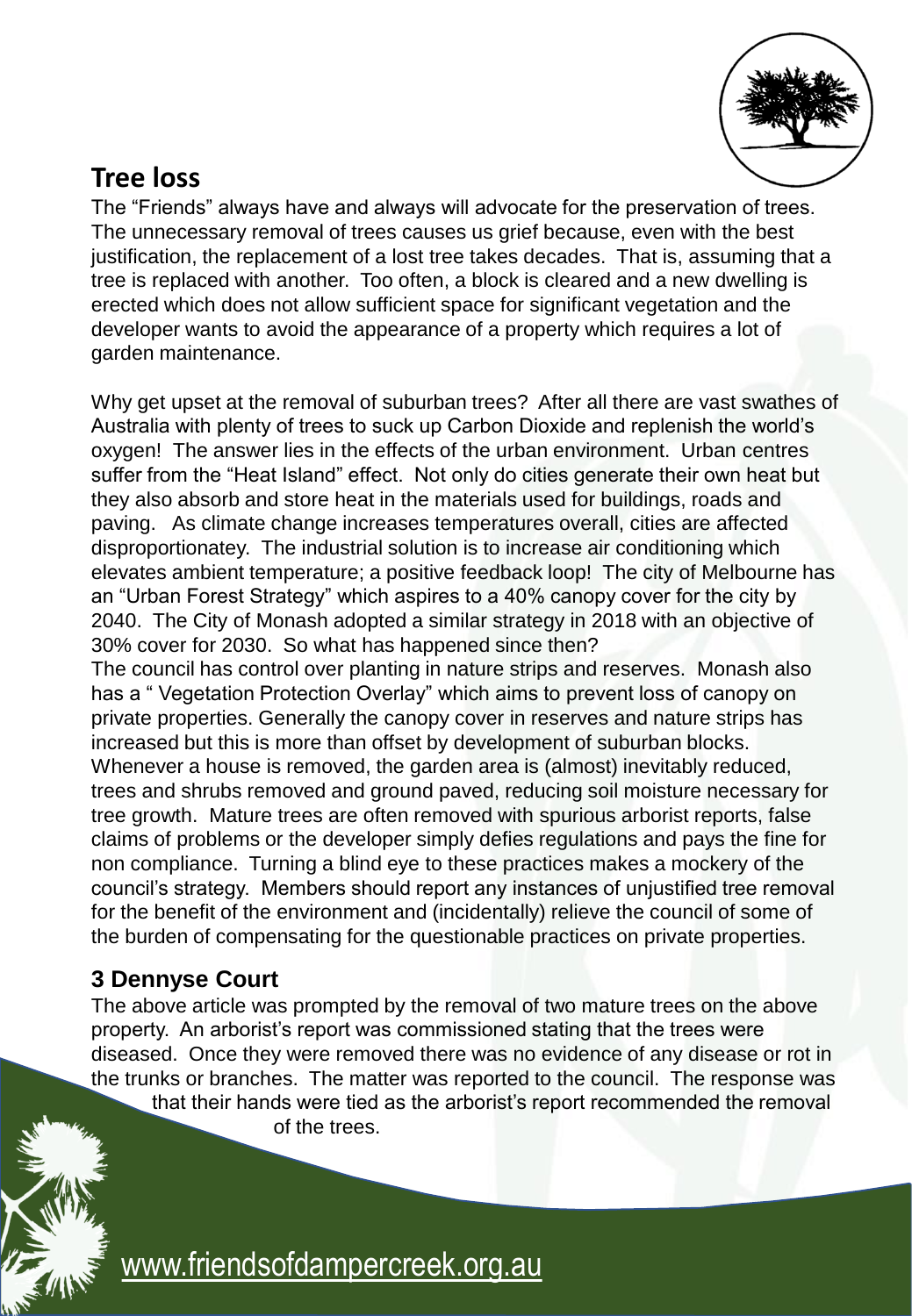

### **Suburban Rail Loop Update**

Notification has been received from the Authority that drilling will take place in the vicinity of the Alice Street bridge. The City of Monash is working closely with the Authority to ensure that environmental damage is minimized during this process. As the proposed location has limited accessibility it is likely that a different location will be selected.

#### **Alvie Hall meetings:**

**The resumption of meetings in Alvie Hall is under constant review. At this stage we will have the May and June meetings on Zoom.**



[www.friendsofdampercreek.org.au](http://www.friendsofdampercreek.org.au/)